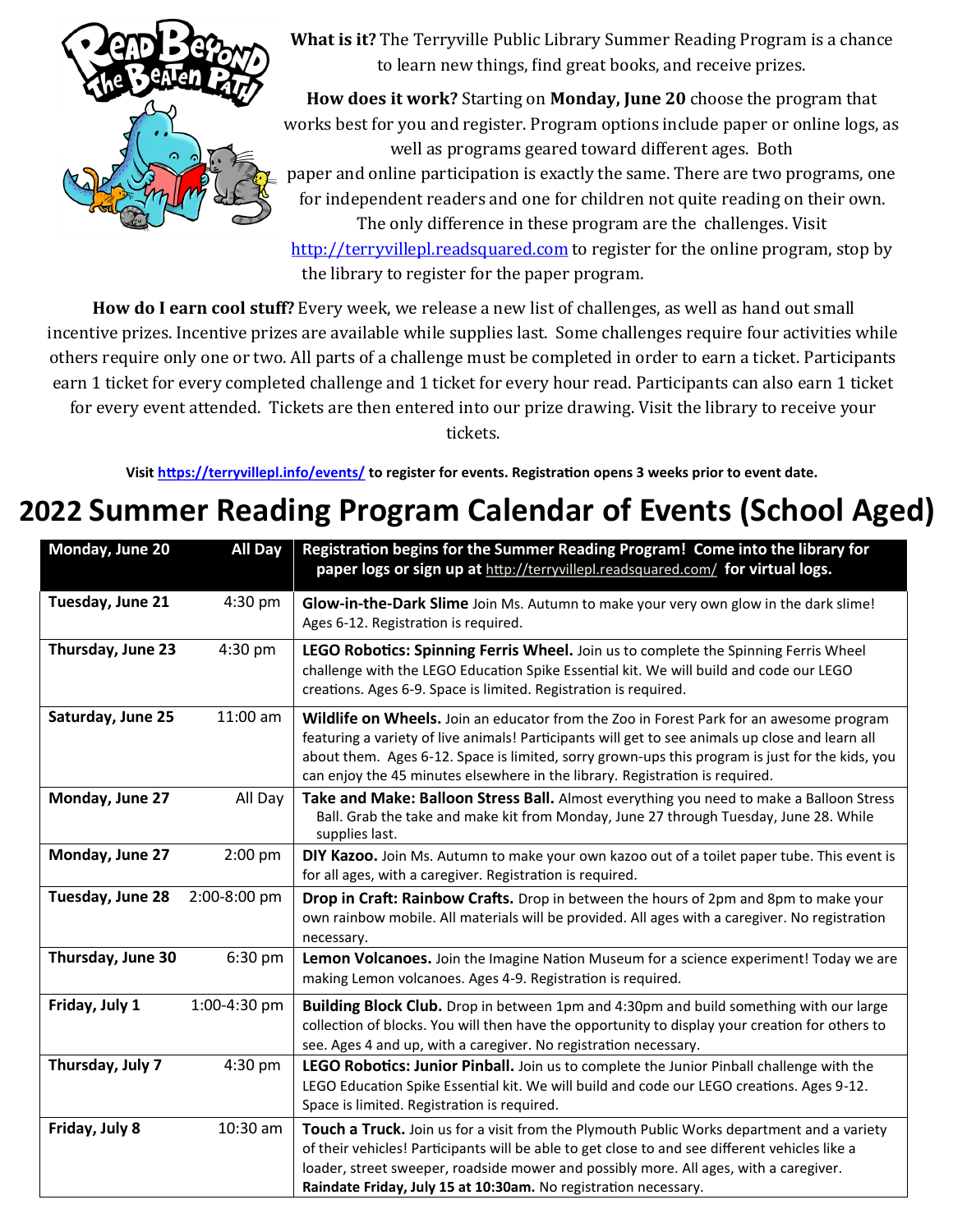### **2022 Summer Reading Program Calendar of Events (School Aged)**

| Tuesday, July 12                | 6:30 pm        | <b>Tanabata Star Festival.</b> Celebrate the tanabata star festival with Ms. Autumn! We'll read<br>the legend that started this festival, and have several activities to help us celebrate, including<br>origami and haiku! Ages 8-12. Registration is required.                                                                                                                                                                                                                                    |
|---------------------------------|----------------|-----------------------------------------------------------------------------------------------------------------------------------------------------------------------------------------------------------------------------------------------------------------------------------------------------------------------------------------------------------------------------------------------------------------------------------------------------------------------------------------------------|
| Friday, July 15 11:00am-5:00 pm |                | Drop in Craft: Postcards for Seniors. Drop in between the hours of 11am and 5pm to color<br>and create postcards with uplifting messages that will be delivered to senior centers here in<br>town. All materials will be provided. All ages, with a caregiver. No registration necessary.                                                                                                                                                                                                           |
| Tuesday, July 19                | 6:30 pm        | Paperchain Jellyfish. Join Ms. Autumn to make your own paperchain jellyfish! Ages 5-12.<br>Registration is required.                                                                                                                                                                                                                                                                                                                                                                                |
| <b>Wednesday, July 20</b>       | All Day        | Take and Make: Camping Craft. Almost everything you need to make a Camping Craft.<br>Grab the take and make kit from Wednesday, July 20 through Friday, July 22. While supplies<br>last.                                                                                                                                                                                                                                                                                                            |
| Wednesday, July 20              | 2:00 pm        | Nebula Spin Art. Join the Imagine Nation Museum for a messy and fun program about a<br>stars life cycle with an art project to illustrate the results. Ages 4-9. Registration is required.                                                                                                                                                                                                                                                                                                          |
| Thursday, July 21               | 6:30 pm        | Drum Circle. Children and adults of all ages and abilities are invited to join us for an evening<br>Drum Circle led by Infinity Music Therapy. Drums will be provided. Registration is required.                                                                                                                                                                                                                                                                                                    |
| Monday, July 25                 | 6:00 pm        | <b>Children's Concert on the Green: Steve Elci.</b> After a two year hiatus the Children's<br>Concert is back! Join us for a Free live concert on the Plymouth Green at 10 Park Street,<br>Plymouth, CT. Kids and adults come to dance and have fun at Steve's shows. They get so<br>immersed in having a good time, they don't even realize they are leaving with a lesson. This<br>event will cancel in inclement weather. The raindate is Monday, August 1 at 6pm.<br>No registration necessary. |
| Tuesday, July 26                | 6:30 pm        | Glow Bubbles. Join the Imagine Nation Museum for a special bubbleology program where<br>we make the bubbles glow!! Ages 4-9. Registration is required.                                                                                                                                                                                                                                                                                                                                              |
| Friday, July 29                 | $2:00$ pm      | Meet the Ozobots. Ozobots are small robots that light up, move and make sounds. Join us<br>to check out and learn how to code these robots. Ages 5-12. Registration is required.                                                                                                                                                                                                                                                                                                                    |
| <b>Tuesday, August 2</b>        | 6:30 pm        | DIY Wreck This Journal. Join Ms. Autumn in creating our own "Wreck This Journal,"<br>inspired by the title by Keri Smith! Ages 8-12. Registration is required.                                                                                                                                                                                                                                                                                                                                      |
| Friday, August 5                | 1:00-4:30 pm   | Building Block Club. Drop in between 1pm and 4:30pm and build something with our large<br>collection of blocks. You will then have the opportunity to display your creation for others to<br>see. Ages 4 and up, with a caregiver. No registration necessary.                                                                                                                                                                                                                                       |
| Monday, August 8                | All Day        | Take and Make: DIY Bouncy Ball. Almost everything you need to create your very own<br>bouncy ball! Grab the take and make kit from Monday, August 8 through Tuesday, August 9,<br>while supplies last.                                                                                                                                                                                                                                                                                              |
| Monday, August 8                | 2:00 pm        | <b>DIY Hovercrafts.</b> Join the Imagine Nation Museum to explore how things move and the<br>concept of friction, or rather the effect the absence of friction has on a moving object!<br>Children will construct a hovercraft to explore this concept. Ages 4-9. Registration is required.                                                                                                                                                                                                         |
| Tuesday, August 9 3:00-4:30 pm  |                | Intro to Rocketry with CATO Rockets. Over the course of this three session event<br>participants will learn about, build and launch their own rocket. You must be able to commit<br>to all three days: Tuesday, August 9, Thursday, August 11 $3 - 4:30$ pm and Launch Day -<br>Tuesday, August 16 3 - 5pm. The launch will be off-site at the Terryville Lions<br>Fairgrounds. Entering grade 3-12. Space is limited. Registration is required.                                                    |
| Friday, August 12               | $2:00$ pm      | Duct Tape Notebooks. Join us to decorate a notebook with colorful and patterned duct and<br>washi tape. All materials will be provided. Ages 6-12. Registration is required.                                                                                                                                                                                                                                                                                                                        |
| <b>Wednesday, August 17</b>     | $2:00$ pm      | DIY Kaleidoscopes. Join the Imagine Nation Museum to create your own kaleidoscope. Ages<br>4-9. Registration is required.                                                                                                                                                                                                                                                                                                                                                                           |
| Thursday, August 18             | 2:00 pm        | Author Visit: Michael Desroches. Join local author Michael Desroches for a reading of his<br>picture book There's a Moth in Daddy's Coffee. Michael will read his book, give you a chance<br>to ask questions and give you a small gift to take home. All ages, with a caregiver. Registration<br>is required.                                                                                                                                                                                      |
| Friday, August 13 11am-5:00 pm  |                | Drop in Craft: Kindness Rocks. Drop in between the hours of 11am and 5pm to paint your<br>own kindness rock. All materials will be provided. All ages, with a caregiver. No registration<br>necessary.                                                                                                                                                                                                                                                                                              |
| Friday, August 19               | <b>All Day</b> | LAST DAY TO RECEIVE TICKETS TOWARD THE PRIZE DRAWING                                                                                                                                                                                                                                                                                                                                                                                                                                                |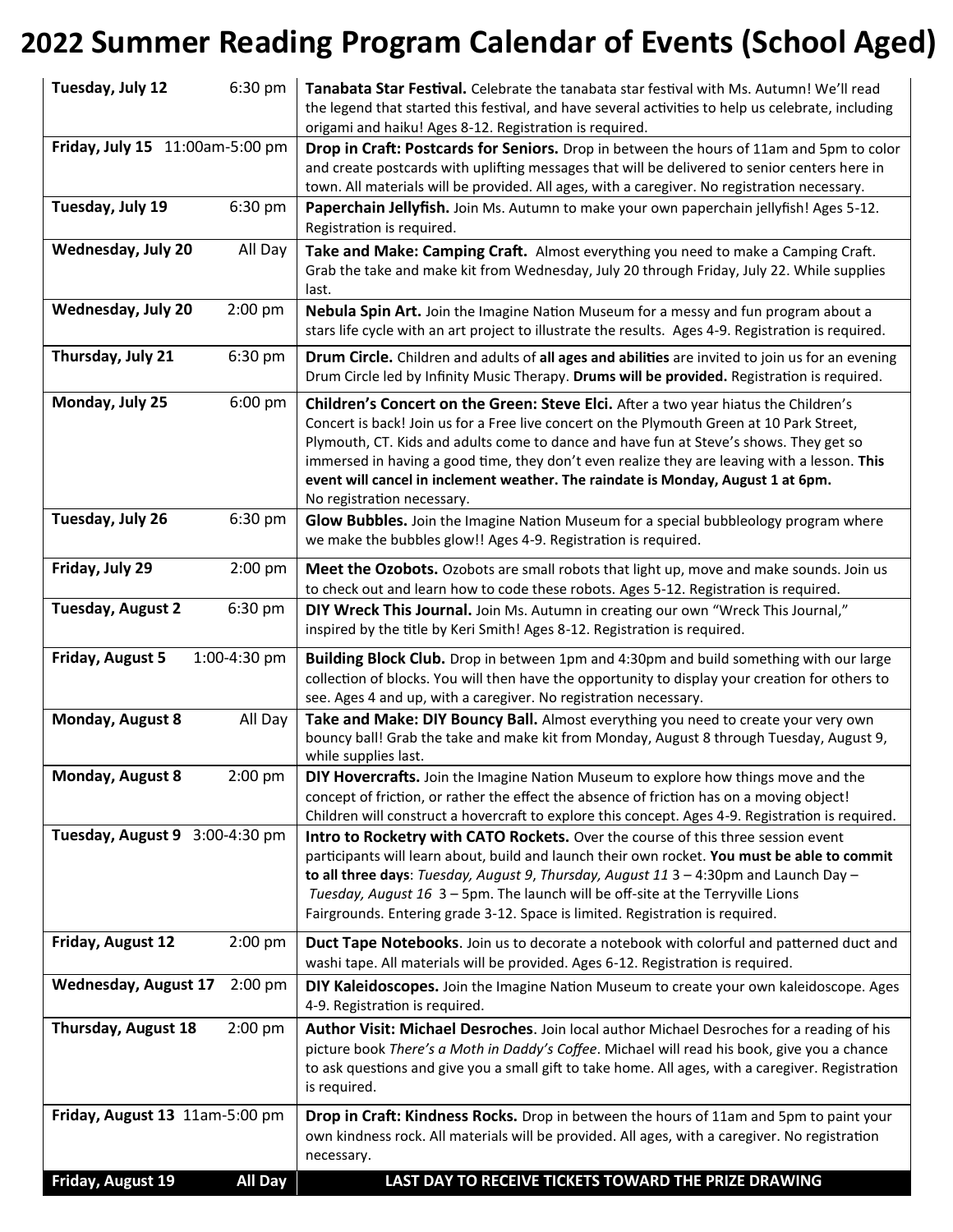#### **2022 Summer Reading Program Calendar of Events (Birth to Age 6)**

**Visit<https://terryvillepl.info/events/> to register for events. Registration opens 3 weeks prior to event date. This schedule is subject to change.**

### Imagine Nation Museum Presents



**Lemon Volcanoes Thursday, June 30 at 6:30pm**

**Nebula Spin Art Wednesday, July 20 at 2pm**



**Glow Bubbles Tuesday, July 26 at 6:30pm**

**DIY Hovercraft**

**Monday, August 8 at 2pm**



**DIY Kaleidoscopes**

**Wednesday, August 17 at 2pm**

Join the Imagine Nation Museum for a series of S.T.E.A.M programs throughout the summer. These events are for ages 4-9. Registration is required.



### Drum Circle

**Thursday, July 21 at 6:30pm**



Children and adults of **all ages and abilities** are invited to join us for an evening Drum Circle led by Infinity Music Therapy. Drumming is a natural, fun way to help improve health and the

overall immune system functioning. Drum circles also help foster the feeling of community through shared rhythms and play with a common purpose in mind. **Drums will be provided.** Registration is required.



## School Readiness Storytime **-**

**Mondays at 10:30am. Ages 3-6, with a** 

**caregiver.** Stories, songs, crafts and activities focusing on concepts and social skills. Registration is required. No event on 7/4.

# Bouncing Babies

**Wednesdays at 10:15am. Ages** 

**Birth-2, with a caregiver.** A story, songs, bounces and fingerplays. Optional playtime at the end of storytime. Registration is required.



### ToddlerTime

**Wednesdays at 11:15am. Ages 2-3, with a** 

**caregiver.** Stories, songs and a craft. Registration is required.

## Touch a Truck

**Friday, July 8 at 10:30am**

**(Rain date: Friday, July 15 at 10:30am)**



Join us in the overflow parking lot of the library (off of Prospect Street) for a visit from the Plymouth Public Works department and a variety of

their vehicles! Participants will be able to get close to different vehicles like a loader, street sweeper, roadside mower and possibly more. This event is for all ages, with a caregiver. No Registration necessary.